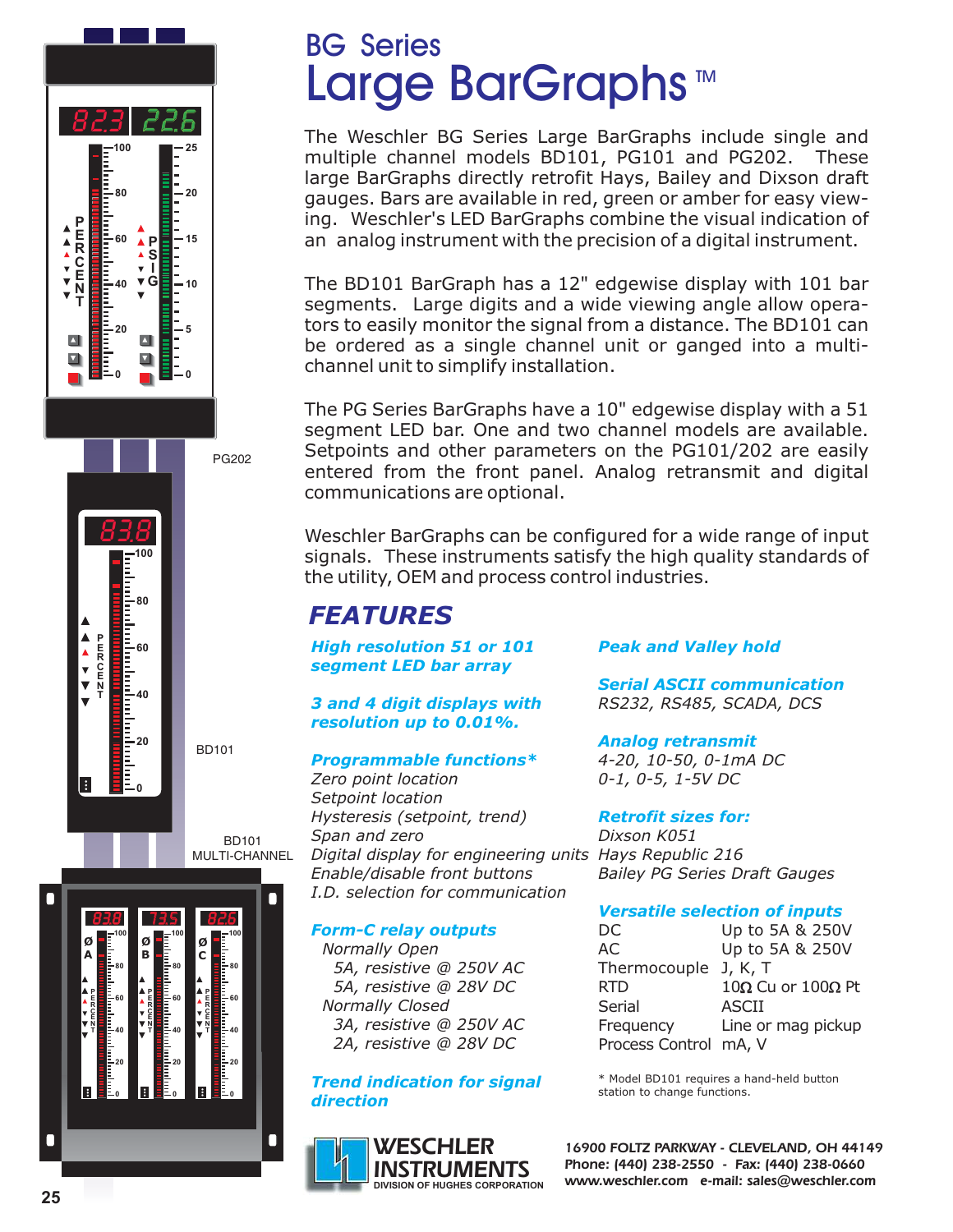## *SPECIFICATIONS*

#### **Bar Display**

BD101 101 segment LED, 10" display 1% full scale resolution PG101/202 51 segment LED, 5.1" display

2% full scale resolution

#### **Digital Display**

BD101

31/<sub>2</sub> or 41/<sub>2</sub> digit Linearity  $\pm 1$  count Resolution 0.1% full scale (31/2d) Resolution .01% full scale (41/2d) Height 0.56" PG101/202 3 digit or 4 digit Linearity  $\pm$  1 count

Resolution 0.1% full scale Height 0.56"

#### **Response Time**

DC <600 msec full scale AC <800 msec full scale

#### **Temperature**

| Operation | 0 to 50°C @ 95% RH      |  |  |  |  |
|-----------|-------------------------|--|--|--|--|
|           | (non-condensing)        |  |  |  |  |
| Storage   | $-40$ to $85^{\circ}$ C |  |  |  |  |

#### **Communication**

RS232 RS485 bi-directional

#### **Sensor Power**

24V DC excitation power @ 90mA

#### **Setpoints**

Up to 4 SPDT relays with form C contacts available. Hysteresis values of 0.5, 1.0, 2.0% of full scale, selectable (other values are available.

#### **Retransmit Signals**

0-1mA DC 1-5V DC 10-50mA DC 4-20mA DC

#### **Power** (each channel)

120/240V AC ±15% 50/60/400 Hz (6.0 VA) 8-30V AC (3VA max) 4.5-9V DC (600mA max) 9-36V DC (300mA max) 18-75V DC (150mA max) 110-300V DC (35mA max) / 85-264V AC (47-440Hz, 7VA max)

#### **Input Impedance**

2Mohm @ >4V DC 30kohm @ 120V AC P.T. 0.1ohm @ 5A AC C.T. 250ohm @ 4-20mA DC 100ohm @ 10-50mA DC

#### **Input Isolation**

| AС  | Transformer isolated            |
|-----|---------------------------------|
|     | $(>50 \text{ mA}, 1 \text{ V})$ |
| DC. | Differential                    |
|     |                                 |

#### **Input Overload Ratings**

200%, not to exceed 10 A 200%, not to exceed 300 V

#### **Input Sensitivities [ANSI C39.1]**

DC: Current 50 microamp - 5A Voltage 50mV - 250V Accuracy 0.04% of full scale  $± 1$  count AC RMS: Current 1mA - 5A Voltage 50mV - 250V Accuracy 0.1% of full scale  $\pm$  1 count Temperature: Thermocouple  $^{\circ}$ C  $^{\circ}$ F Type J -210 to 795 -346 to 1463<br>Type K -270 to 851 -454 to 1563 Type K -270 to 851 -454 to 1563 Type T -270 to 400 -454 to 752 Accuracy 0.1% of full scale  $\pm$  1 count Linearity 50 point, 0.1% RTD  $^{\circ}$ C  $^{\circ}$ F  $^{\circ}C$ 

-260 to 700 -436 to 1292 Alpha 0.00385 &  $^{\circ}$ C standard Other Alpha ratings available  $-100$  to 260  $-148$  to 500 Accuracy  $0.2\%$  of full scale  $\pm$  1 count  $100\Omega$  Pt  $10\Omega$  Cu

#### Frequency:

50Hz to 20kHz at 5 to 250V p-p Accuracy 0.1% of full scale ± 1 count

Line Frequency (55 to 65 Hz): Accuracy 0.01% of full scale ± 1 count

## **ARTWORK GUIDELIN**

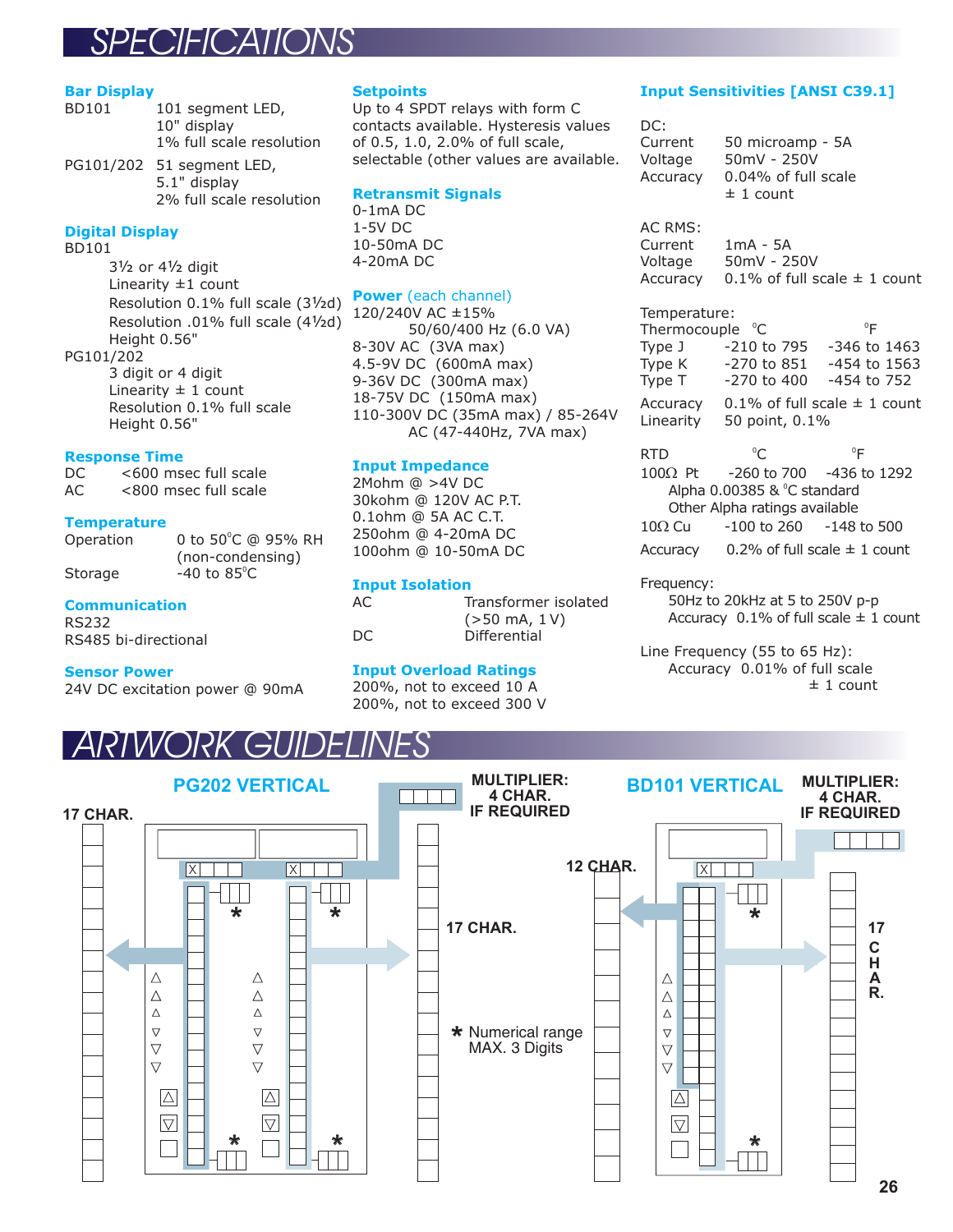# *ORDERING GUIDE*



| <u>UNULININU INI UNIMATIVII. LLI TUIDL</u>                                      |  |    |  |             |  |  |
|---------------------------------------------------------------------------------|--|----|--|-------------|--|--|
|                                                                                 |  |    |  | Eng. Units: |  |  |
| Bar Display*: _______________________                                           |  | to |  |             |  |  |
| (*State % of bar for each different color)<br>Digital Display _________________ |  | to |  | Color       |  |  |
| legend                                                                          |  |    |  |             |  |  |